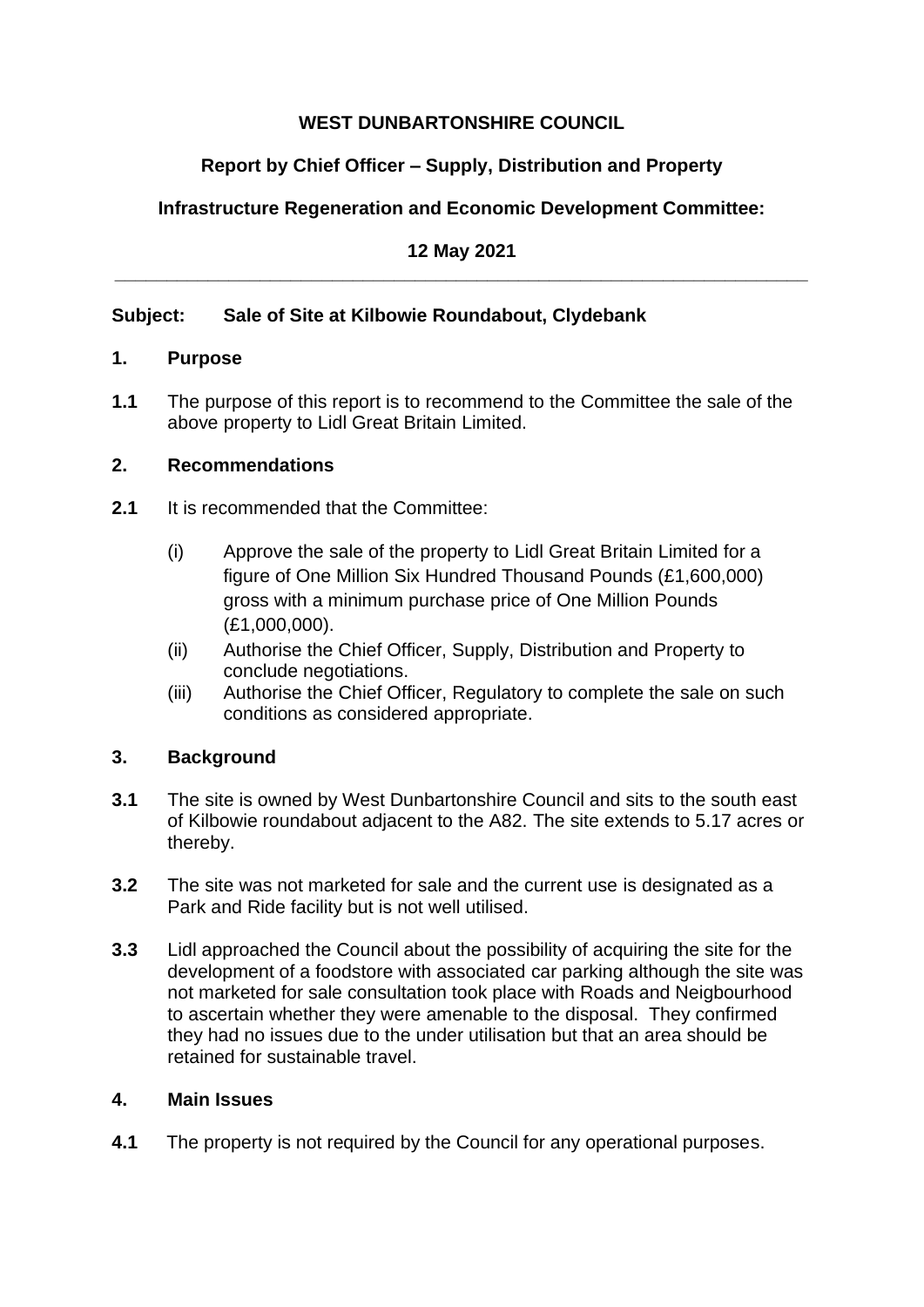- **4.2** The proposed sale will provide a significant capital receipt to the Council. The agreed headline price is £1,600.000 less any abnormal site costs which have been capped at £600,000. Accordingly the Council is guaranteed to receive a minimum receipt of £1,000,000.
- **4.3** The proposed development will develop an area of land which is currently underutilised .
- **4.4.** Following consultation with Chief Officer Roads and Neighbourhood an area will be reserved for parking for sustainable travel and this will be included within any legal agreement to be concluded.

### **5. People Implications**

**5.1** There are no significant people implications other than the resources required by the Asset Management and Legal Services to conclude the proposed transfer.

#### **6. Financial and Procurement Implications**

- **6.1** The Council will benefit from a capital receipt of at least £1,000,000.
- **6.2** The Council will no longer have to incur resources in managing and maintaining the site.
- **6.3** There are no procurement implications arising from this report.

#### **7. Risk Analysis**

- **7.1** The deal is subject to legal and technical due diligence; the Purchasers Board approval, planning and licencing approval.
- **7.2** As with any deal of this nature there is a risk of the deal not proceeding due to issues which arise during the due diligence.

#### **8. Environmental Sustainability**

**8.1** The land is contaminated and this will need to be taken into account in the design of the proposed development and appropriate measures put in place but this will be captured through the Planning Application process.

### **9. Equalities Impact Assessment (EIA)**

**9.1** An Equality Impact Assessment is not applicable.